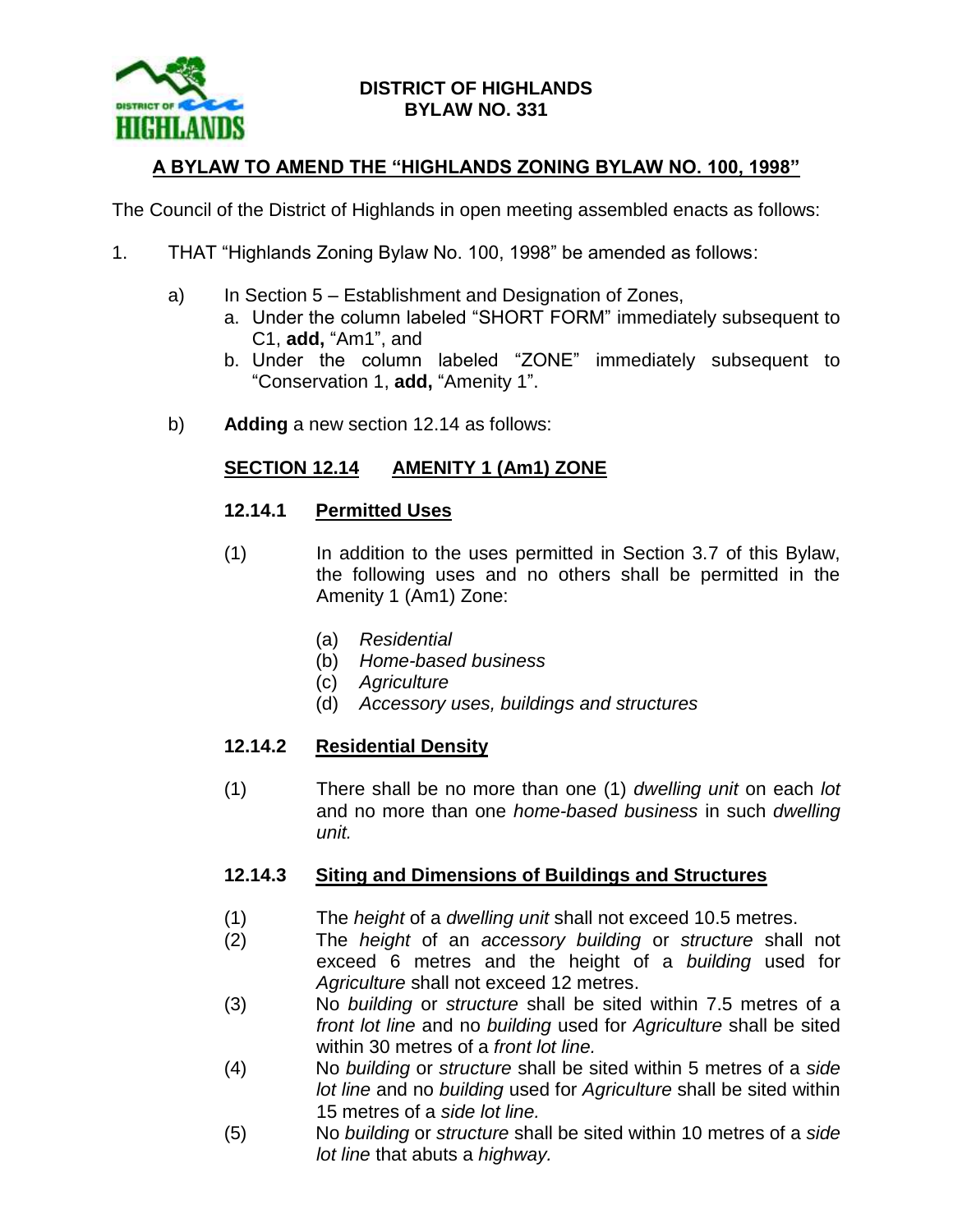- (6) No *building* or *structure* shall be sited within 10 metres of a *rear lot line* and no *building* used for *Agriculture* shall be sited within 15 metres of a *rear lot line.*
- (7) The total *floor area* of all *accessory buildings* on a *lot* shall not exceed 525 square metres and no single *accessory building* shall exceed 300 square metres in *floor area.*
- (8) The total *floor area* of a *dwelling unit* shall not exceed 420 square metres.
- (9) The total combined *floor area* of all *buildings* or *structures* on a *lot* shall not exceed 1,000 square metres.

# **12.14.4 Subdivision Density and Lot Area Requirements**

- (1) No *lot* having an area less than 12 hectares (30 acres) may be created by subdivision.
- (2) Despite Section 12.14.4(1), if the amenity described in Section 12.14.5 of this Bylaw are provided:
	- (a) Lot 4, Sections 13 and 14, Highland District, Plan 22965 and
	- (b) South ½ of Section 14, Highland District, Except Parcel B (DD 32752I) and Except Parts in Plans 8758, 22965, 40257 and 2812 RW (collectively referred to as the "Lands")

if within the Am1 Zone, may be subdivided into a maximum of 11 *lots* provided that no *lot* shall have an area less than 1.2 hectares (2.9 acres).

**12.14.5** The Lands shown on Schedule A to Bylaw 331 may be subdivided into a maximum number of *residential lots* and the prescribed *lot* area specified in section 12.14.4(2) of this Bylaw if the following amenity is first provided:

> Subdivision and transfer to the District of Highlands of approximately 8.3 hectares of land, generally shown shaded and outlined in bold on Schedule "B" to Bylaw 331, to be used for community centre/hall purposes, which transfer shall be a transfer in fee simple free and clear of all charges and encumbrances except those acceptable to the District in the exercise of its absolute discretion.

- 2. THAT "Highlands Zoning Bylaw No. 100, 1998" is further amended by changing Schedule A, Zoning Map, to designate:
	- Lot 4, Sections 13 and 14, Highland District, Plan 22965 and
	- South ½ of Section 14, Highland District, Except Parcel B (DD 32752I)  $\bullet$ and Except Parts in Plans 8758, 22965, 40257 and 2812 RW

shown shaded on Schedule "A" attached to Bylaw 331, from Greenbelt 2 (GB2) Zone and Rural 3 (R3) Zone to Amenity 1 (Am1) Zone.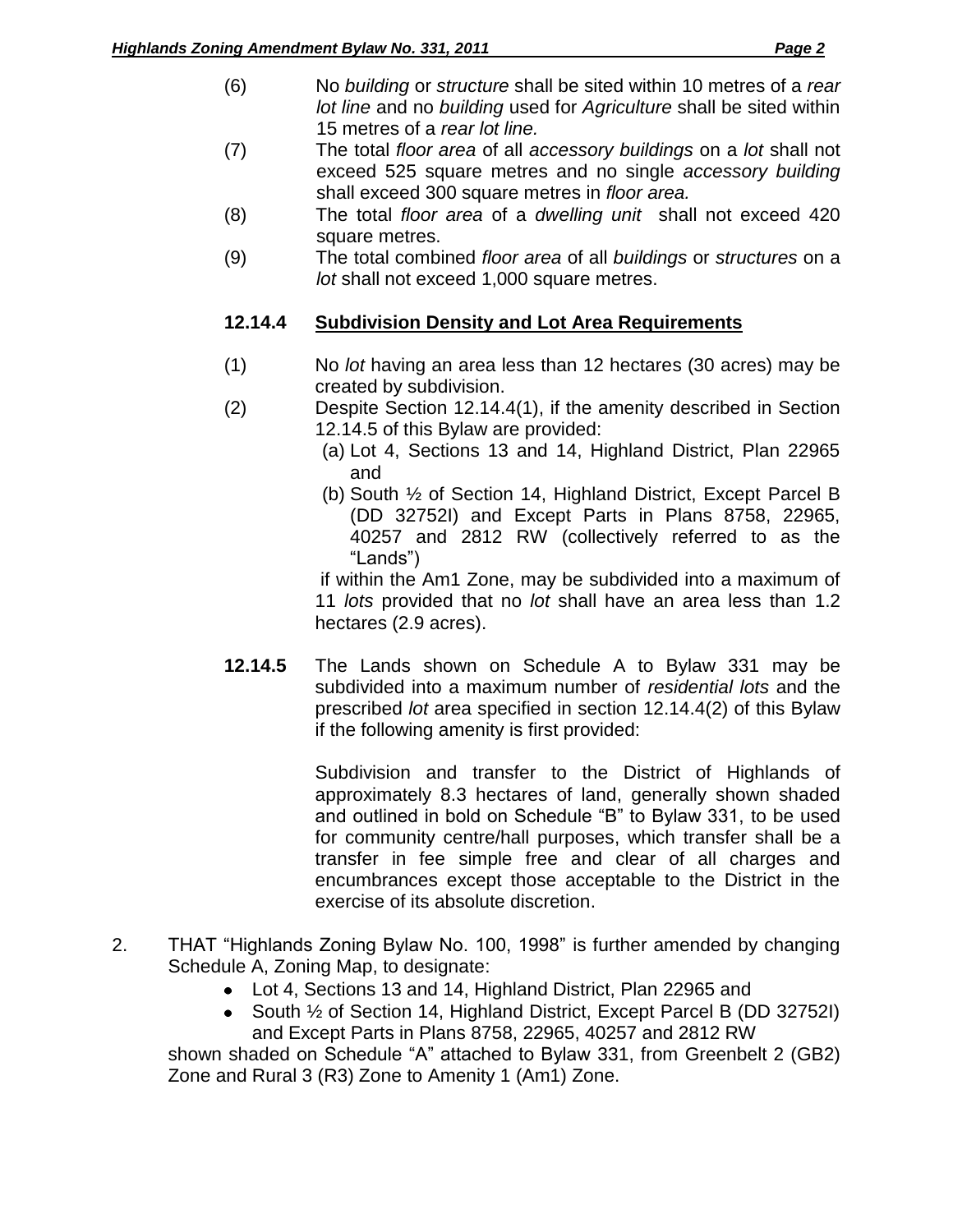3. This Bylaw may be cited for all purposes as "Highlands Zoning Bylaw, 1998, Amendment No. 31, (Amenity 1 Zone - (743 Finlayson Arm Road and South Half Section 14)) Bylaw No. 331, 2011."

| <b>READ A FIRST TIME THIS</b>  | 6 <sup>th</sup> | DAY OF | <b>JUNE, 2011</b> |
|--------------------------------|-----------------|--------|-------------------|
| <b>READ A SECOND TIME THIS</b> | 6 <sup>th</sup> | DAY OF | <b>JUNE, 2011</b> |
| PUBLIC HEARING HELD THIS       | $18^{th}$       | DAY OF | <b>JULY, 2011</b> |
| <b>READ A THIRD TIME THIS</b>  | $18^{th}$       | DAY OF | <b>JULY, 2011</b> |
| <b>ADOPTED THIS</b>            | $18^{th}$       | DAY OF | <b>JULY, 2011</b> |

\_\_\_\_\_\_\_\_\_\_\_\_\_\_\_\_\_\_\_\_\_\_\_\_ \_\_\_\_\_\_\_\_\_\_\_\_\_\_\_\_\_\_\_\_\_\_\_\_\_\_\_\_\_ MAYOR CORPORATE OFFICER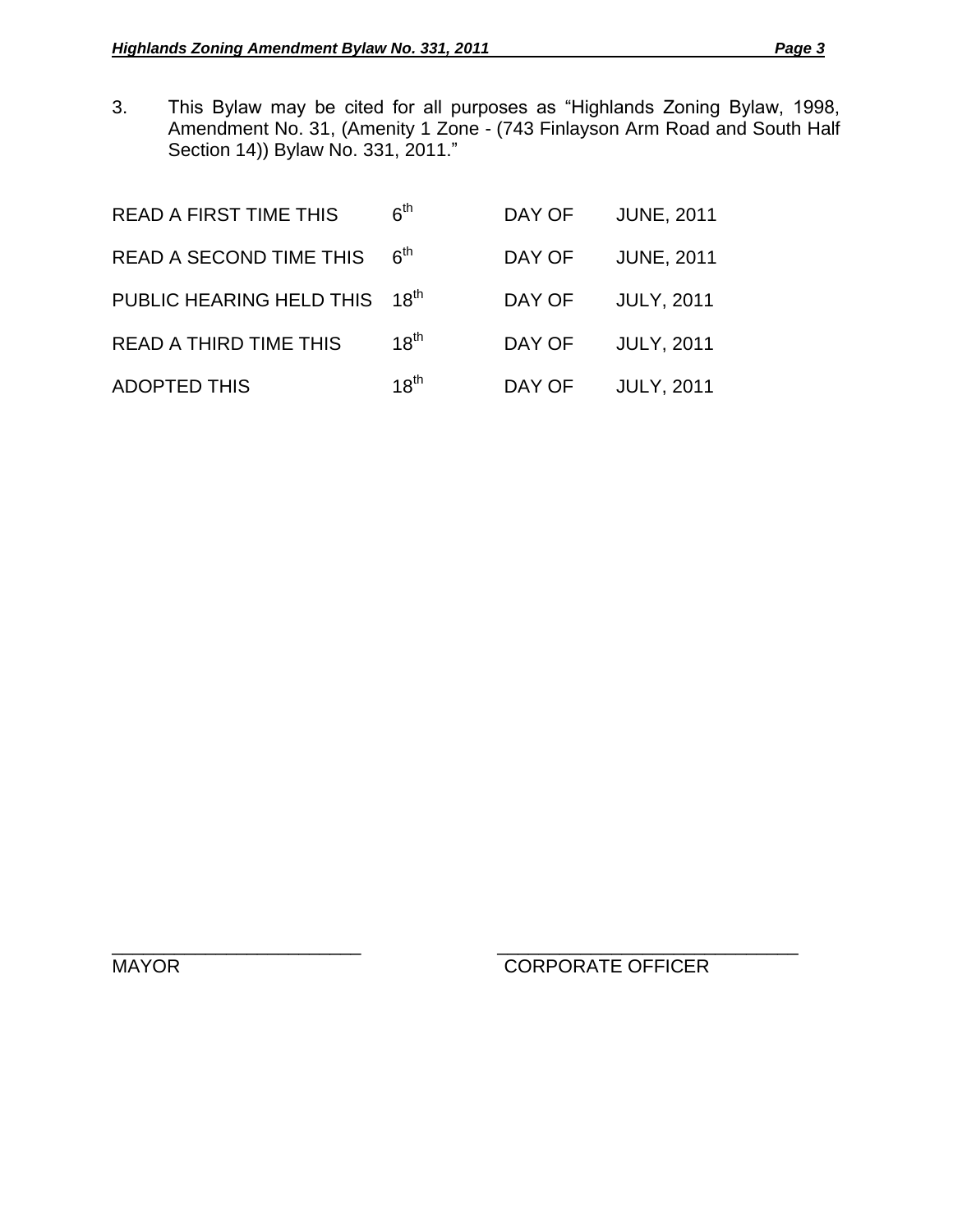

**Schedule "A" to Bylaw 331**